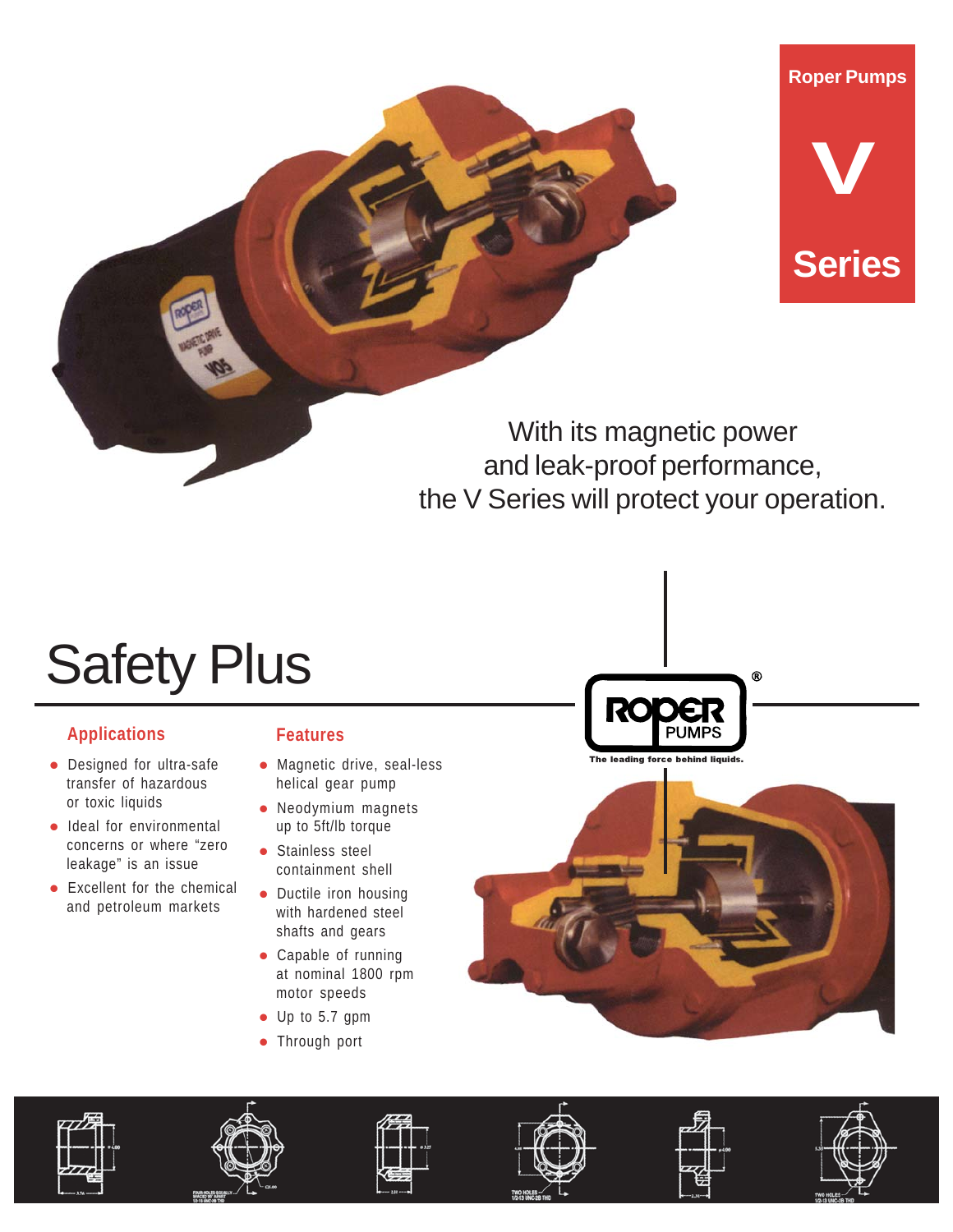

## **Roper Pump Company**

P.O. Box 269 . Commerce, GA 30529 Tele: 706-335-5551 • Fax: 706-335-5490 sales@roperpumps.com **Visit Us On The WorldWide Web** Toll Free: 1-800-876-9160

www.roperpumps.com

## V Series

| Model           | <b>Theoretical</b><br>Capacity | <b>Maximum</b><br><b>Speed</b> | <b>Maximum Flow</b><br>at Maximum Speed<br>(0 Discharge Pressure) | <b>Maximum</b><br><b>Pressure</b> | <b>Port</b><br><b>Connection</b> |
|-----------------|--------------------------------|--------------------------------|-------------------------------------------------------------------|-----------------------------------|----------------------------------|
| V <sub>05</sub> | .0005GPR(1.9 CC/REV)           | 1800 RPM                       | $.9$ GPM $(.204 \text{ M}^3/\text{HR})$                           | 150 PSI (10 Bar)                  | $1/2$ "NPT"                      |
| V10             | .001GPR(3.8 CC/REV)            | 1800 RPM                       | 1.8GPM (.410 M <sup>3</sup> /HR)                                  | 150 PSI (10 Bar)                  | $1/2$ "NPT"                      |
| V <sub>20</sub> | .002GPR(7.8 CC/REV)            | 1800 RPM                       | 3.6GPM (.820 M <sup>3</sup> /HR)                                  | 150 PSI (10 Bar)                  | $1/2$ "NPT"                      |
| V30             | .003GPR(11.4 CC/REV)           | 1800 RPM                       | 5.4GPM (1.23 M <sup>3</sup> /HR)                                  | 150 PSI (10 Bar)                  | $3/4$ "NPT"                      |

## Materials of Construction

| <b>Housing</b> | Gears/Shafts   | <b>Bearings</b> | <b>Containment</b><br><b>Shell</b> | O'Rings | <b>Magnets</b> |
|----------------|----------------|-----------------|------------------------------------|---------|----------------|
| Ductile Iron   | Hardened Steel | • Carbon        | • 300 Stainless Steel              | `Buna   | •Neodymium     |

## Key Features

## **Characteristics Options**

- Helical gears for quiet operation Viton® or Teflon®
- Bi-directional rotation **O'Ring seals**
- Designed for Close-Coupled Relief valve or Foot-Mounted construction • Bronze or Iron
- Sealless design bearings
- Self priming

- 
- 
- 











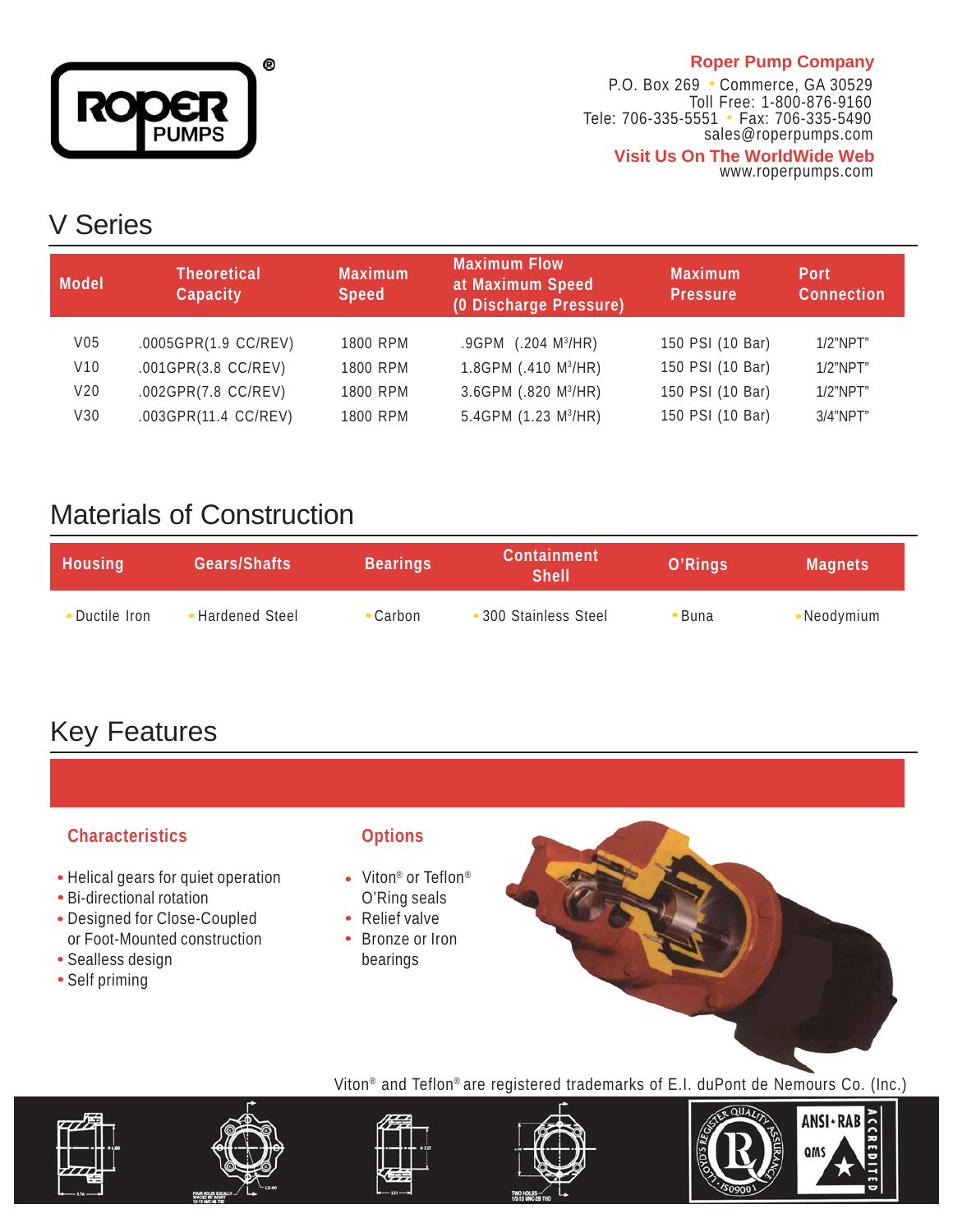## **Roper Pumps**



A reliable performer, Roper Pumps' "Z" Series is open to easy maintenance and has a wide choice of seals.

The leading force behind liquids

# **Reliable and Versatile**

### Applications

- Excellent for mixing, transferring, blending and recirculating a variety of fluids
- Ideal for the chemical  $\bullet$ and petroleum markets

#### Features

- · Cast iron helical gear pump
- · Two-piece backplate for flexible sealing options
- Many parts interchangeable with 3600 series
- · Differential pressures
	- to 125 psi
- $\bullet$  Up to 165 gpm

• ANSI flanges

Options

- · Single, double and
- cartridge sealing options
- · Integral relief valve and integral gear reducer
- · Outboard bearing, depending on drive and seal arrangements